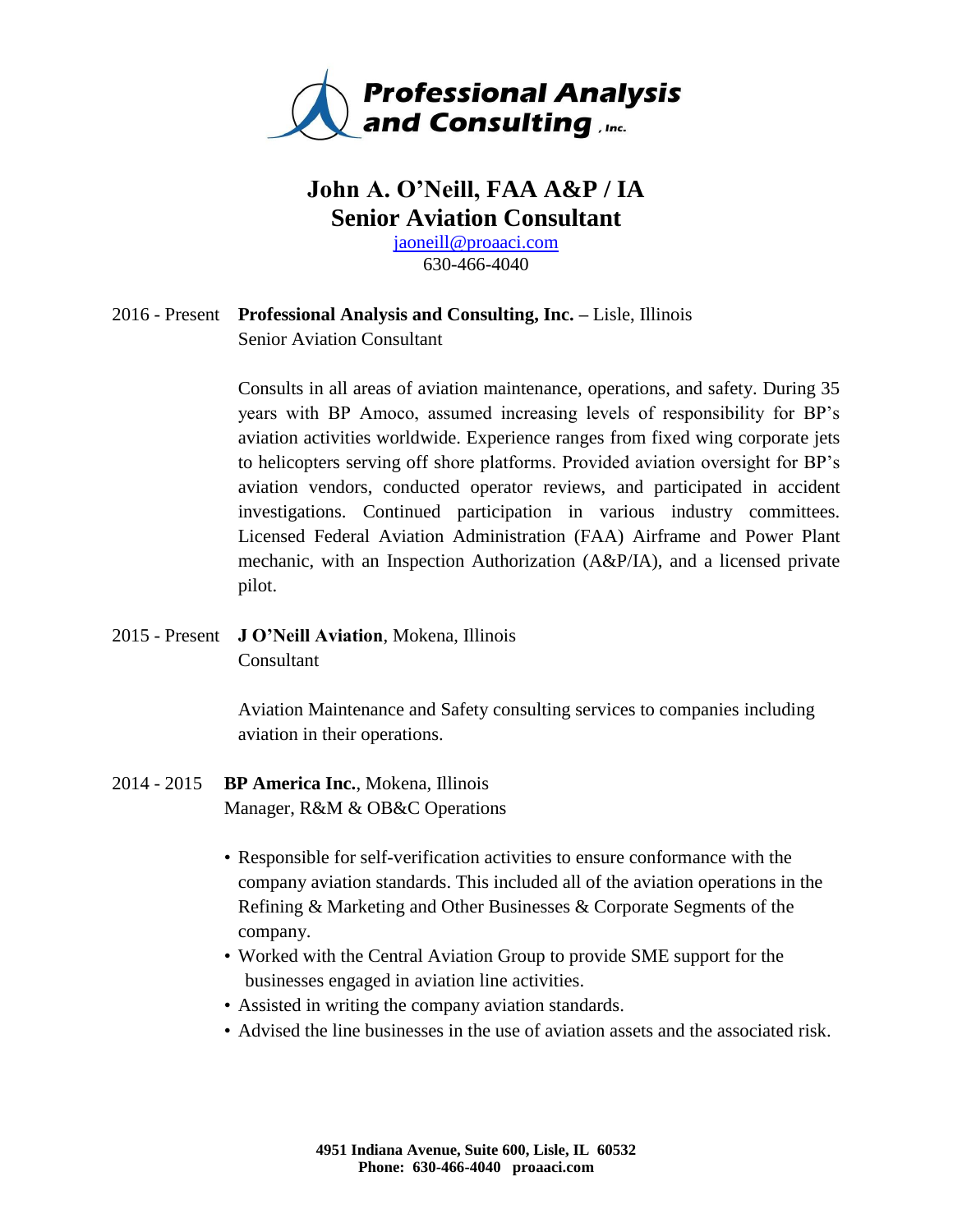#### 2012 - 2014 **BP America Inc.,** Mokena, Illinois Segment Aviation Authority

- Responsible for assuring conformance with the Company aviation standards. This included all of the aviation operations in the Refining & Marketing and Other Businesses & Corporate Segments of the company.
- Worked with the segment Entity Aviation Authority, a direct report.
- Assisted in writing Company aviation standards.
- Advised the businesses in the use of aviation assets and the associated risk.
- 2005 2012 **BP America Inc.**, Tinley Park, Illinois Aviation Safety Advisor

Aviation assurance and advising to the businesses primarily in the western hemisphere. Completion of annual operator safety and technical reviews and also assistance with the various helicopter and fixed wing aviation projects within the businesses. Participation in aviation incident investigations.

1999 – 2005 **BP America Inc.**, Sugar Grove, Illinois Manager, Aircraft Maintenance

> Management of the BP Executive Aviation aircraft maintenance department and nine maintenance employees. Project management of aircraft completions, modifications, outside maintenance, and purchases. Management of the hangar facility, oversaw construction of the facility as a department representative.

1996 - 1999 **Amoco Corporation**, Chicago, Illinois Supervisor, Aircraft Maintenance

> Supervision of the shop functions of the Amoco Executive Aviation aircraft maintenance department and nine maintenance employees. Preparation of the daily maintenance work tasks, which included the completion of required inspections and rectification of aircraft discrepancies. Checks for accuracy and completion of all aircraft logbooks and related documents.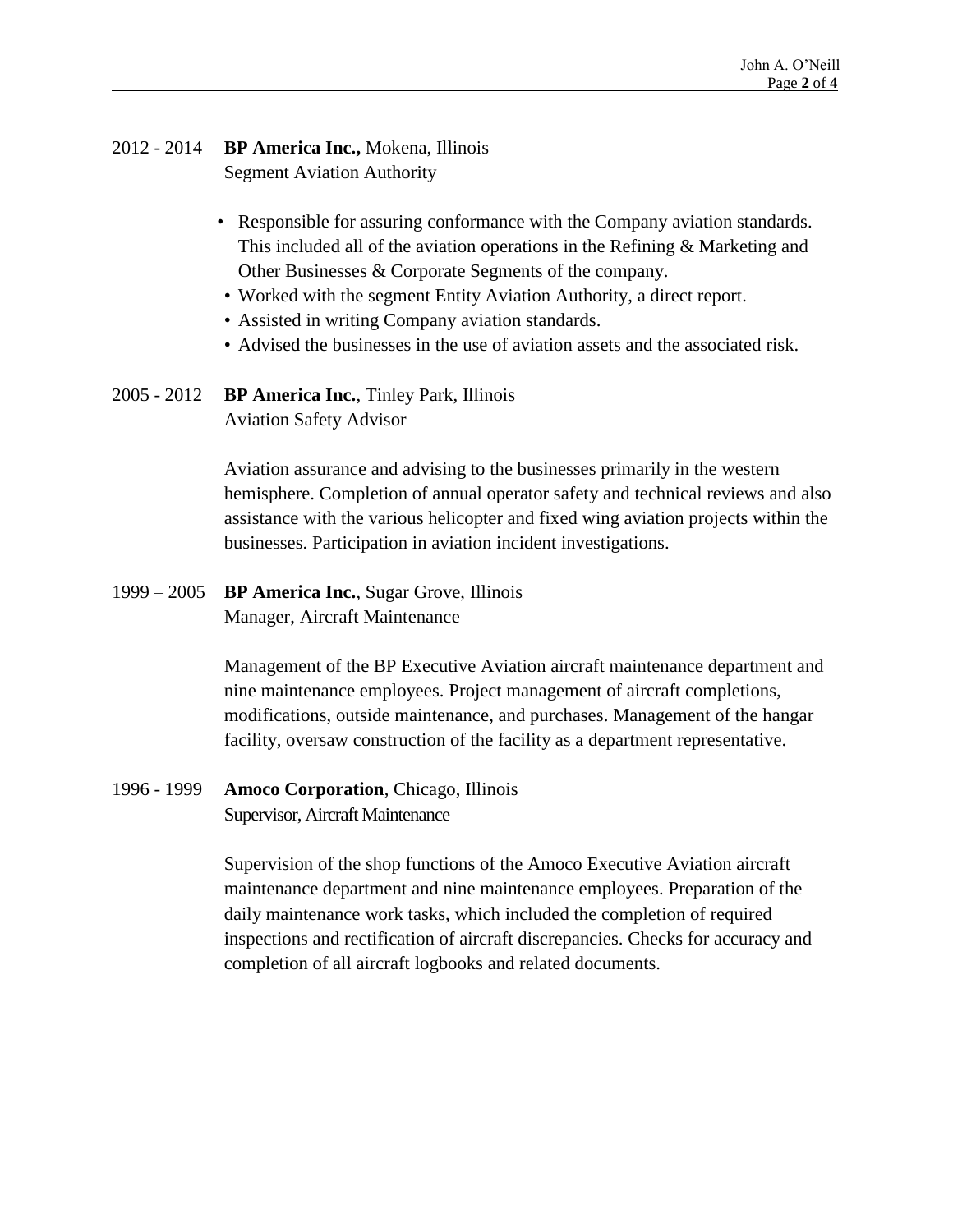# 1981 – 1996 **Amoco Corporation**, Chicago, Illinois Senior Aircraft Technician

Position included the inspection, troubleshooting and repair of Amoco's executive aircraft fleet. In this position, a special emphasis was placed on the performance of all avionics related inspections and repairs.

# 1979–1981 **Frankfort Aviation**, Frankfort, Illinois Aircraft Technician

Inspection, troubleshooting and repair of single and multi-engine general aviation aircraft

# **ACADEMIC**

- 1981-2006 Flight Safety Training Aircraft specific initial and recurrent training for Gulfstream II, III, IV, V, Falcon 900, Cessna Citation 650. GIV Master Technician certificate, Avionics and system specific training.
- 2008-2009 University of Southern California, Los Angeles, CA Graduate of the Aviation Safety and Security program of the Viterbi School of Engineering
- 1975–1978 University of Illinois, Urbana, Illinois
	- Liberal Arts and Aviation Maintenance courses
	- Graduate of the University of Illinois Institute of Aviation
	- Obtained FAA Airframe and Powerplant Mechanics Certificate
	- Obtained FAA Private Pilot's Certificate
- 1974–1975 Lewis University, Romeoville, Illinois
	- Entry level Liberal Arts and Aviation Maintenance courses
	- Associate Degree in Aviation Maintenance Management

## **LICENSES / CERTIFICATIONS**

- FAA A&P / IA License No. 3180841
- FAA Remote Pilot Small Unmanned Aircraft Systems Airman Certification